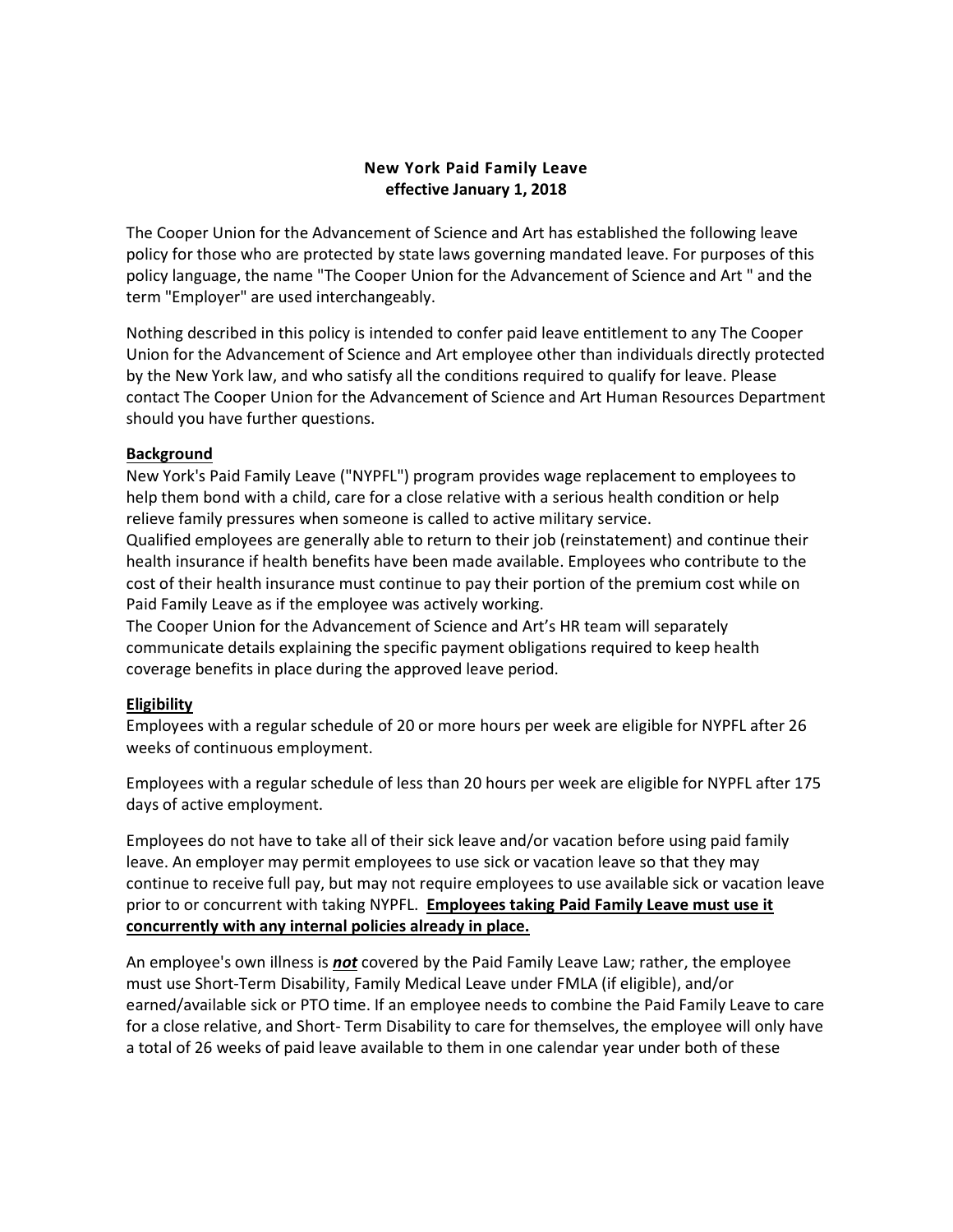benefits.

### Documentation & Definitions

Beginning on January 1, 2018, employees who provide Proper Documentation may be eligible for up to eight (8) weeks of Paid Family Leave.

"Proper Documentation" for each of the qualifying events is defined as follows:

### For Childbirth:

For the birth mother: Birth Certificate or physician's note declaring mother's name and due date of child.

For the secondary parent: Birth Certificate naming them as a parent, or a Voluntary Acknowledgement of Paternity or a Court order of Filiation naming them as parent. If those documents are not available, the second parent can submit birth documentation from the birth mother's health care provider and either a marriage certificate or evidence of a civil union or domestic partnership to demonstrate the relationship to the birth mother. If none of these documents are available, the second parent may submit other documentary evidence of parental relationship to the child, to be evaluated on a case-by-case basis by the carrier.

### For Foster Care:

A letter of placement issued by a county, or city department of social services, or local voluntary agency. If a second parent is not named in documentation, a copy of the document plus a document verifying the relation to the parent named in the foster care placement will be needed.

### For Adoption:

A court document finalizing adoption, or, for Paid Family Leave taken before the adoption is complete, a document showing that the adoption process is underway. Examples of proof of a pending adoption include a signed statement from an attorney, adoption agency or adoptionrelated social service provider that the employee is in the process of adopting a child. If the second parent is not named in that document, they must also file documentation verifying the relationship to the parent named in the adoption.

## Serious Health Condition for Close Family Member:

A medical certification, completed by the care recipient's health care provider. An authorization for personal health disclosure form is required by the HIPAA Privacy Rule and must be completed by the care recipient and retained on file with the health care provider in order to submit the required medical information.

## Active Military Duty Deployment:

Either a PFL-5 "Military Qualifying Event" certification or a US Department of Labor "Certificate of Qualifying Exigency for Military Family Leave." Those forms include (1) military documentation of the family member's deployment or impending deployment (active duty orders or other notice from the military), and (2) documentation of the reason for leave.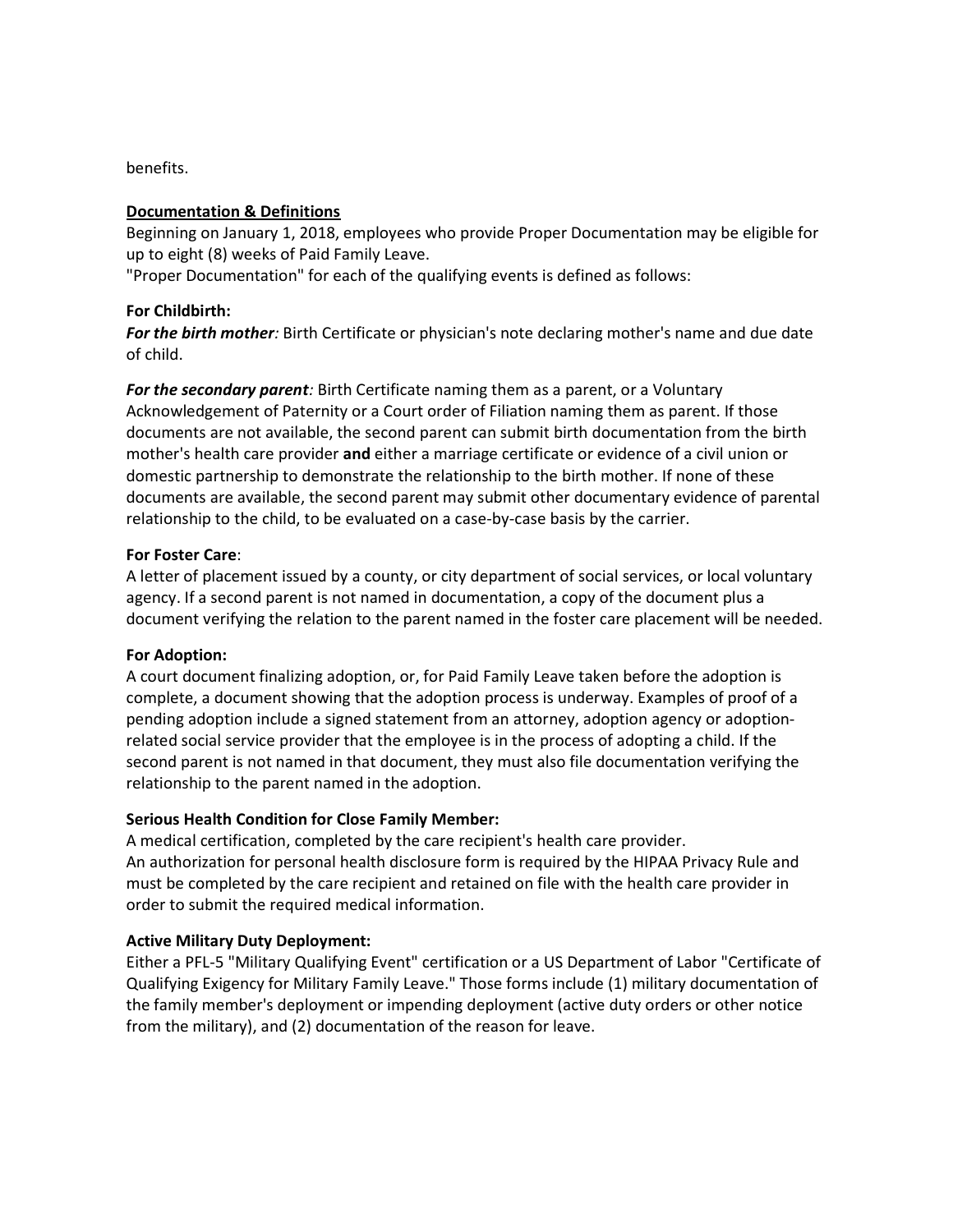### How This Works:

### Maternity and New Parent Leave

Paid Family Leave only begins after birth, and it not available for prenatal conditions. A parent may take Paid Family Leave during the first 12 months following the birth, adoption, or fostering of a child.

## Paid Family Leave may also be used to care for a close relative with a serious condition. A close relative includes:

- Spouse
- Domestic partner
- Child
- Parent
- Parent-in-law
- Grandparent
- Grandchild

# A serious health condition is an illness, injury, impairment, or physical or mental condition that involves:

 inpatient care in a hospital, hospice, or residential health care facility; or continuing treatment or continuing supervision by a health care provider.

For example, you need one or more full days to care for your mom when she undergoes chemotherapy; or your dad is having surgery followed by extensive recuperation; or your child is undergoing intense psychotherapy and is unable to attend school for a period of time. You can take NYPFL in these types of instances.

## Active Duty Deployment

NYPFL is available for families eligible for time off under the military provisions in the federal Family Medical Leave Act when a spouse, child, domestic partner or parent of the employee is on active duty or has been notified of an impending call or order of active duty.

NYPFL cannot be used for one's own disability or qualifying military event. It may only be taken to care for your:

- Spouse
- Domestic partner
- Child
- Parent